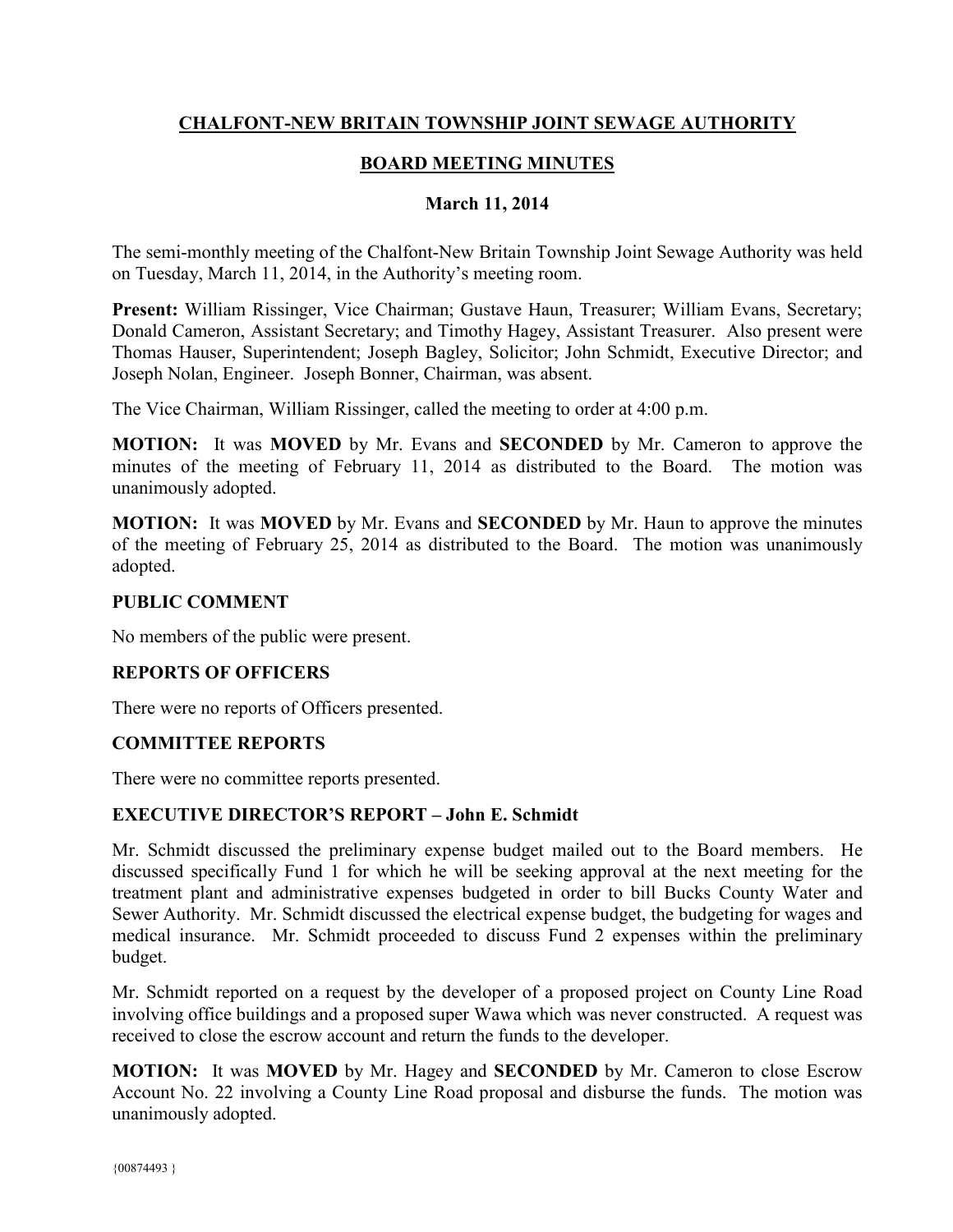Mr. Schmidt reported that the union contract will expire on May 31. The routine letter notifying the Collective Bargaining Unit of the impending deadline will be sent out.

There was discussion about scheduling a Personnel Committee meeting. Mr. Evans requested possibly scheduling the Personnel Committee meeting with the Authority's insurance broker Fayez Elias.

Mr. Schmidt reported on a draft letter presented by Doylestown Township supporting their project to obtain money for completion of a trail to the New Britain train station. The trail is a joint effort of New Britain Borough and Doylestown Township. No specific route has been targeted yet. A consensus was reached for Mr. Schmidt to send a letter supporting the effort by Doylestown Township to receive grant funds.

Mr. Schmidt reported on his efforts to contact a PMAA endorsed broker for both electrical generation and natural gas production.

Mr. Schmidt related that there was a death in the family of Mr. Bonner resulting in his absence this evening.

### **ENGINEER'S REPORT – Joseph Nolan, P. E.**

Mr. Nolan next presented Requisition No. 178 for Capital Improvements in the amount of \$106,534.19 representing payment of the two (2) contractors on the Phase II project as well as construction management for Phase II and design work for Phase III. Mr. Nolan recommended adoption of Requisition No. 178.

**MOTION:** It was **MOVED** by Mr. Cameron and **SECONDED** by Mr. Evans to approve Requisition No. 178 for Capital Improvements in the amount of \$106,534.19. The Motion was unanimously adopted.

Mr. Nolan gave an update on the status of the two (2) existing contracts in the Phase II project. The payment to the General Contractor is the 17th payment totaling \$3.6 million on a \$3.77 million contract. The contractor is approximately 95% complete. The Electrical Contractor has been paid \$1.26 million on a \$1.65 million contract and is approximately 75% complete.

Mr. Nolan reported on his last meeting with Carroll Engineering regarding the split of the payment of expenses between the Authority and Bucks County Sewer and Water Authority for the Upgrade and Expansion Project. Mr. Nolan reported on a recent letter received from Carroll Engineering about a new concern of BCW&SA. Mr. Nolan also reported that he sent a letter to Carroll Engineering responding to same. Mr. Schmidt stated that he would schedule a meeting with Mr. Jones of BCW&SA to discuss the issue.

Mr. Nolan provided an update on the Upgrade and Expansion Project construction. Several meetings have been held regarding Siemens' startup scheduled for Monday, March 17. The Electrical Contractor has represented that they are on track for the March 17 startup. Mr. Nolan explained that he expects the startup will take several weeks. He further reported that the Authority has not previously received any change orders from the Electrical Contractor. The Electrical Contractor recently presented a list of change orders, including adding the SCADA system to the grease and grit chamber, lowering a duct bank five (5') feet under pipes and also changes occurring at the influent pump station. After meeting with the Contractor to review the costs, the change orders total approximately \$140,000. More information for Board approval will be presented later.